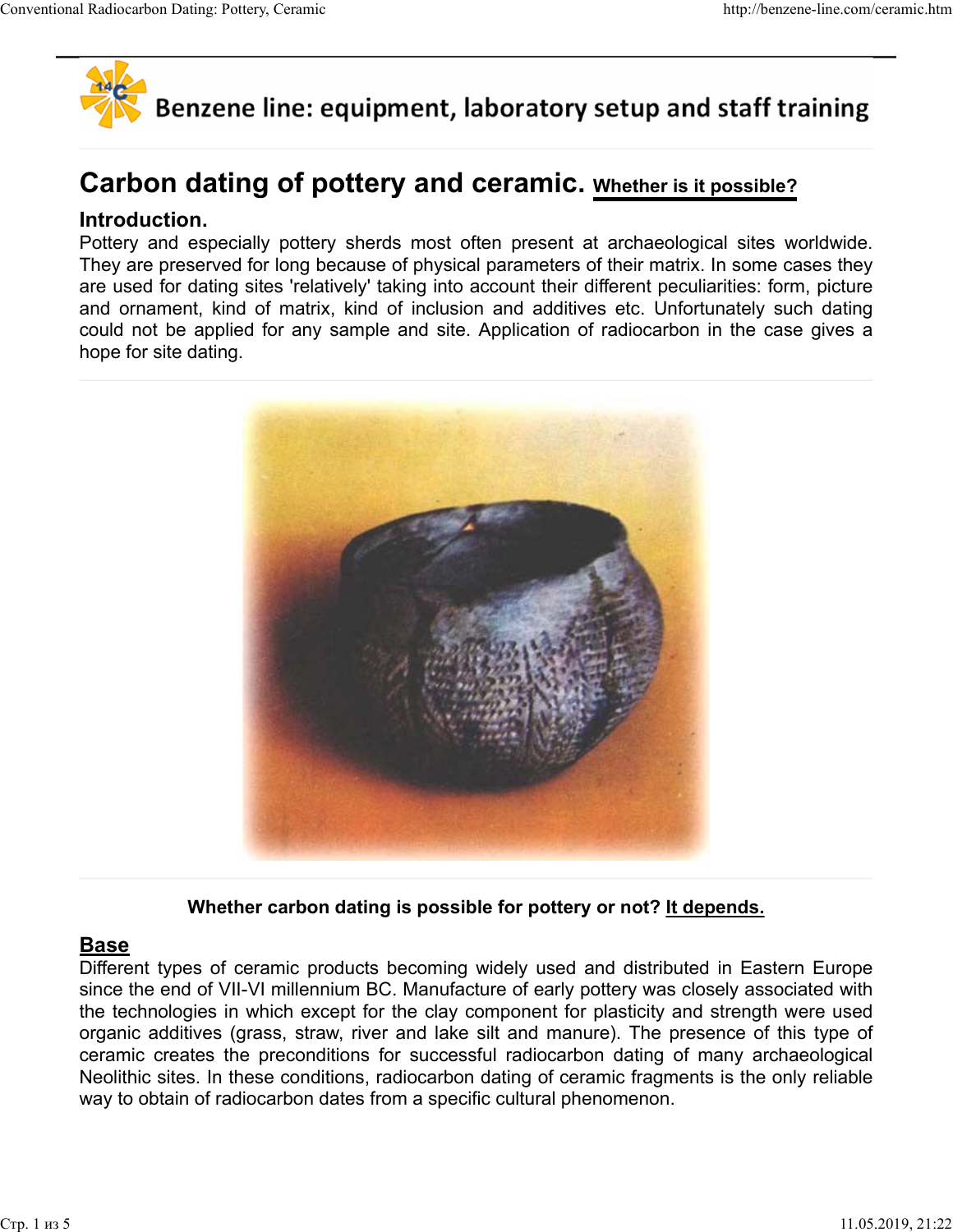

## Carbon sources

As it was reported by [N. Kovalyukh, V. Skripkin, M. Videiko] datable carbon containing in pottery could be different origin: one added into clay during of pottery production (for plasticity and strength), other penetrate into pottery matrix during preparing food or using oil for lighting. Both are transformed into fine coal inside of alumosilicate matrix.



These organic additives in the clay batch were the dominant primary ceramics and reach tens of percent. The carbon content of coal inclusions after annealing ceramics is, in most cases, about 0.6-2% of its total weight. This carbon is relatively well protected from oxidation inside of the aluminum-silicate matrix.

sediments - i.e. they have different age at the moment of introduction into pottery matrix. Such different pottery when radiocarbon is determined requires different interpretation.

Besides to datable Carbon samples contain contamination. Depending to kind of matrix it is possible to separate contamination by removing external part of ceramic body and washing by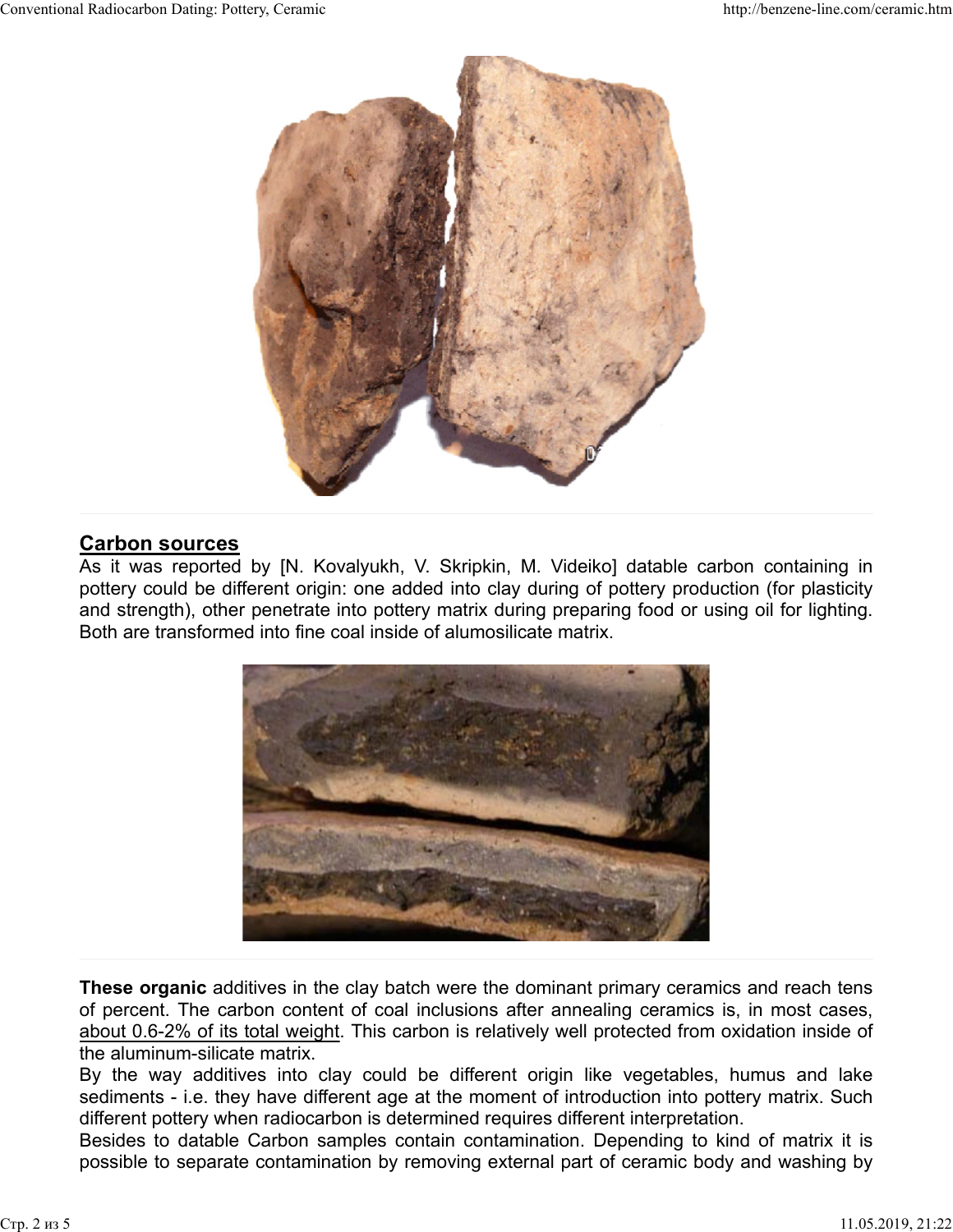HCl and HF solution.

#### Pottery and ceramic could be carbon dated

As datable carbon concentration in pottery could be at level of 0.5% - 2.0% it is required to concentrate it and transform into counting media. As for AMS method about 50-200 mg of Carbon concentrated and separated. Conventional radiocarbon dating require much more of Carbon. Modern technology described [Skripkin & Kovalyukh, 1998 or here] allows to proceed pottery using of direct pyrolysis technology. According to Skripkin Conventional radiocarbon dating technology requires application of modern [Liquid Scintillation Counting ] and [Teflon vials for radiocarbon dating]. 1.0 % of Carbon in pottery body corresponds to about 1.0 g of benzene prepared for LS counting. nd HF solution.<br> **ry and ceramic could be carbon dated**<br>
tatable carbon concentration in pottery could be at level of 0.5% - 2.0% it is required to<br>
tatable carbon concentrated and separated. Conventional radiocarbon datin scholar calib contention in puttery count of a level of the minimal capacity and the scinting of the capacite and separated. Conventional radiocarbon dating require much more of on concentrated and separated. Conventional In Concentrate and septarated. Conventional Tadiocarbon carding require mutch more or<br>In. Modern technology described [Skripkin & Kovalyukh, 1998 or here] allows to proceed<br>y using of direct pyrolysis technology. According

**Applicable sample treatment** is based on known early developments, see references below.

- 1. 1953. Barker, H. Radiocarbon dating: Large-scale preparation of acetylene from organic material. Nature 172: 631-632.
- sample treatment for radiocarbon dating by means of scintillation technique. Radiokhimiya 5(2): 198-205. 2. 1963. Starik, I.E., Arslanov, Kh.A. and Klener, I.R. Improved chemical procedure of
- 3. <u>1965</u>. Noakes, J.E., Kirn, S.M. and Stipp, J.J. Chemical and counting advances in liquid International Conference on Radiocarbon and Tritium Dating, Washington State University, Commission: 650-652. y asing of uneut- pyloysis economigly. Accounting to Skupinin Counting J and [Telon vials<br>idecarbon dating]. 1.0 % of Carbon in pottery body corresponds to about 1.0 g of benzene<br>red for LS counting.<br> **icable sample treatm**
- benzene radiocarbon dating. International Journal of Applied Radiation and Isotopes 18: 359-364. 4. 1967. Polach, H.A. and Stipp, J.J. Improved synthesis techniques for methane and
- 5. <u>1970</u>. Arslanov, Kh.A. and Tertchny, N.I. On acetylene synthesis from CO; for radiocarbon dating. In Astrophysical Phenomena and Radiocarbon. Tbilisi University: 55-60.
- 6. <u>1975</u>. Tamers, M.A. Chemical yield optimization of the benzene synthesis for radiocarbon dating. International Journal of Applied Radiation and Isotopes 26(11): 676-683.



# Pottery & ceramic sherds

The advantage of the modern **benzene line** used to prepare samples for radiocarbon dating is